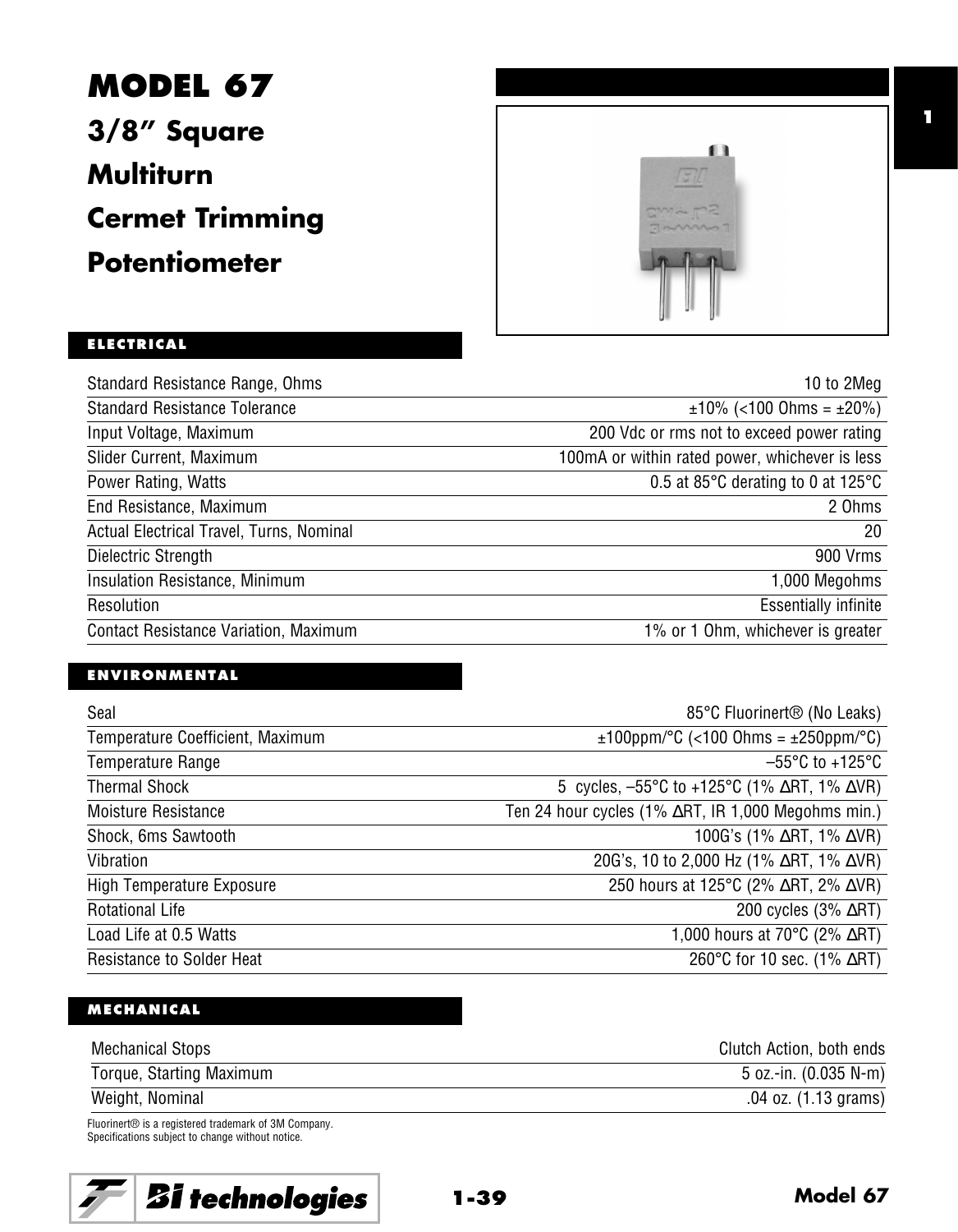### **TOP ADJUSTMENT (Inch/mm)**







#### **STANDARD RESISTANCE VALUES, OHMS**

| 10  | 200 | 5Κ  | 50K  | 500K |  |
|-----|-----|-----|------|------|--|
| 20  | 500 | 10K | 100K | 1Meg |  |
| 50  | 1K  | 20K | 200K | 2Meg |  |
| 100 | 2K  | 25K | 250K |      |  |

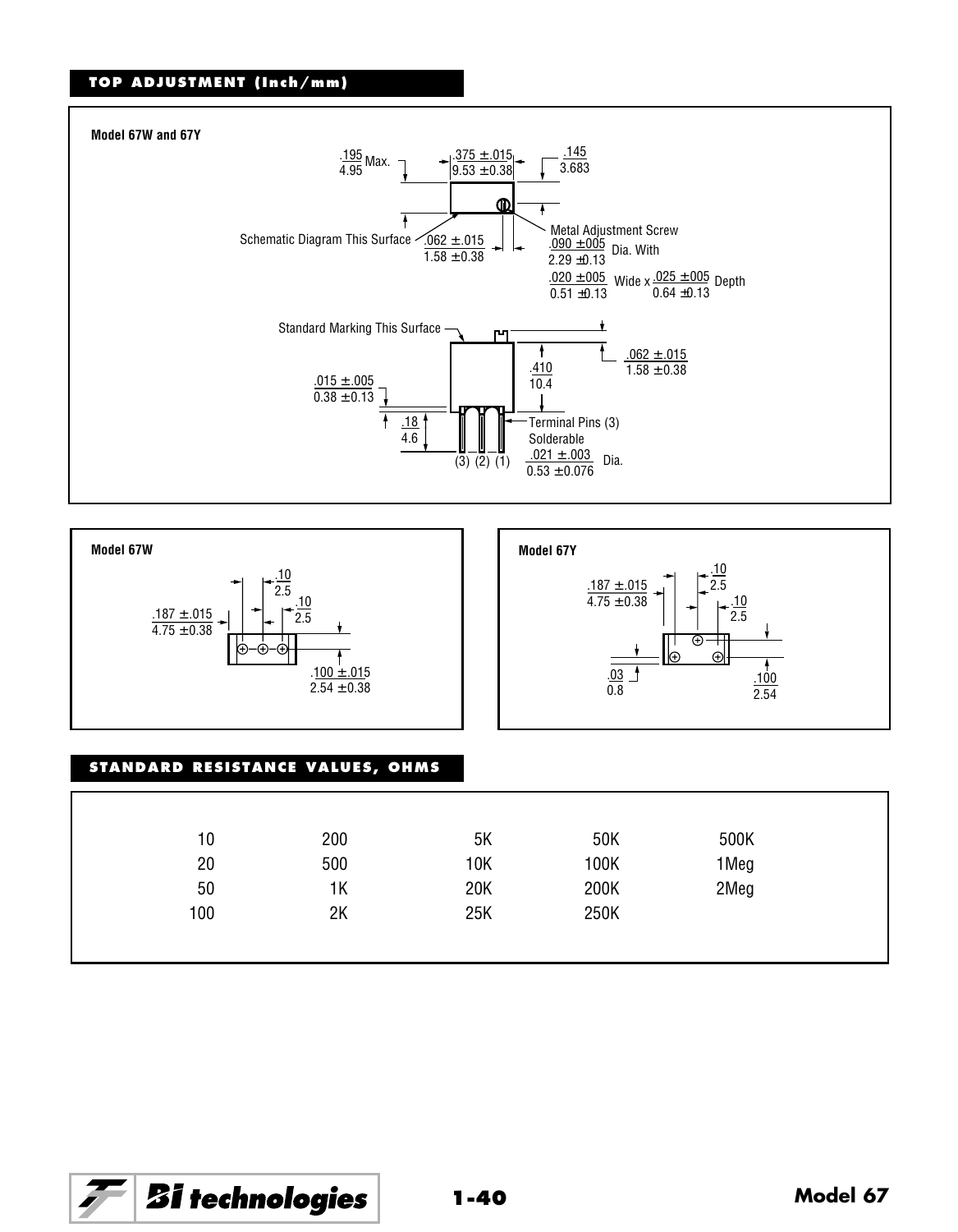#### **SIDE ADJUSTMENT (Inch/mm)**







#### **SIDE ADJUSTMENT (Inch/mm)**



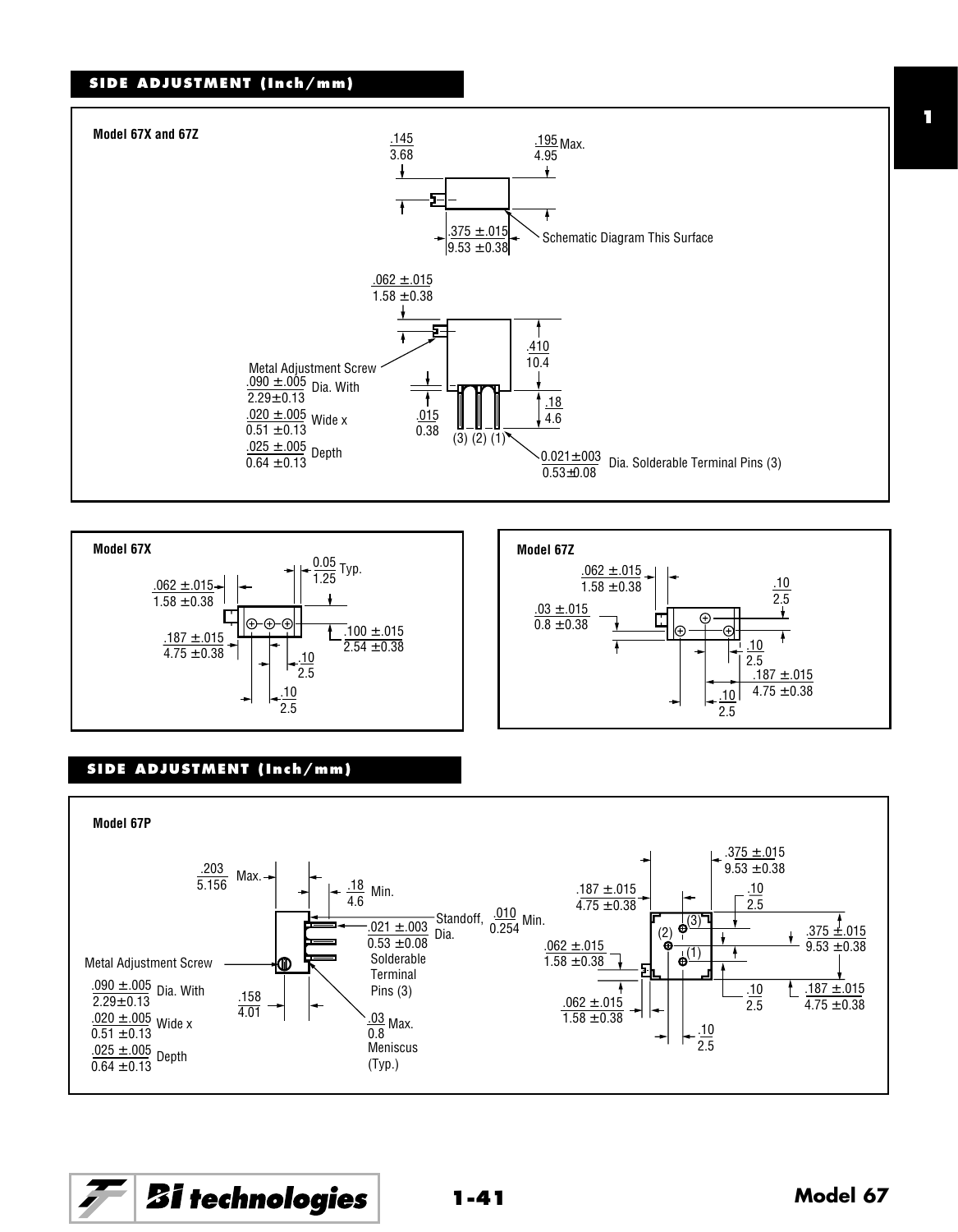# **PACKAGING**

| <b>Standard: Boxes</b> |          |                                                                                                                                  |          |                              |                             |          |  |
|------------------------|----------|----------------------------------------------------------------------------------------------------------------------------------|----------|------------------------------|-----------------------------|----------|--|
|                        |          | Capacity                                                                                                                         | $\equiv$ | 100 Units (67W)              |                             |          |  |
|                        |          |                                                                                                                                  | $=$      |                              | 50 Units (All other styles) |          |  |
| Option:                | Tubes    |                                                                                                                                  |          |                              |                             |          |  |
|                        |          | All units oriented with #1 pin to same side.                                                                                     |          |                              |                             |          |  |
|                        |          | <b>Pin Style</b>                                                                                                                 |          | P                            | W,Y                         | X,Z      |  |
|                        | Magazine | Width                                                                                                                            | $=$      | 0.57"                        | 0.28"                       | 0.28"    |  |
|                        |          | Height                                                                                                                           | $=$      | 0.66"                        | 0.93"                       | 0.93"    |  |
|                        |          | Length                                                                                                                           | $=$      | 20.9"                        | 20.6"                       | 24.4"    |  |
|                        |          | Capacity                                                                                                                         | $=$      | 50 Units                     | 50 Units                    | 50 Units |  |
|                        |          | Tape & Reel, Ammo Pack (Available only for 67W and 67X)<br>All units oriented with #1 pin to the right of the direction of feed. |          |                              |                             |          |  |
| Option:                |          | Seat Plane to<br>Centerline of                                                                                                   |          |                              |                             |          |  |
|                        |          | Sprocket Hole                                                                                                                    | $=$      | $.71"$ (18.03 mm)            |                             |          |  |
|                        | Tape     | Width                                                                                                                            | $=$      | $18 \text{ mm}$              |                             |          |  |
|                        |          | Sprocket                                                                                                                         | $=$      |                              | Single Hole .50" spacing    |          |  |
|                        |          | Capacity                                                                                                                         | $=$      | 1,000 Units                  |                             |          |  |
|                        | Reel     | Diameter                                                                                                                         | Ξ        | 14" (363 mm)                 |                             |          |  |
|                        | Ammo     | Tape Fold                                                                                                                        | $=$      | 12" (305 mm)                 |                             |          |  |
|                        |          | Box                                                                                                                              | $=$      | $1.8" \times 13" \times 10"$ |                             |          |  |